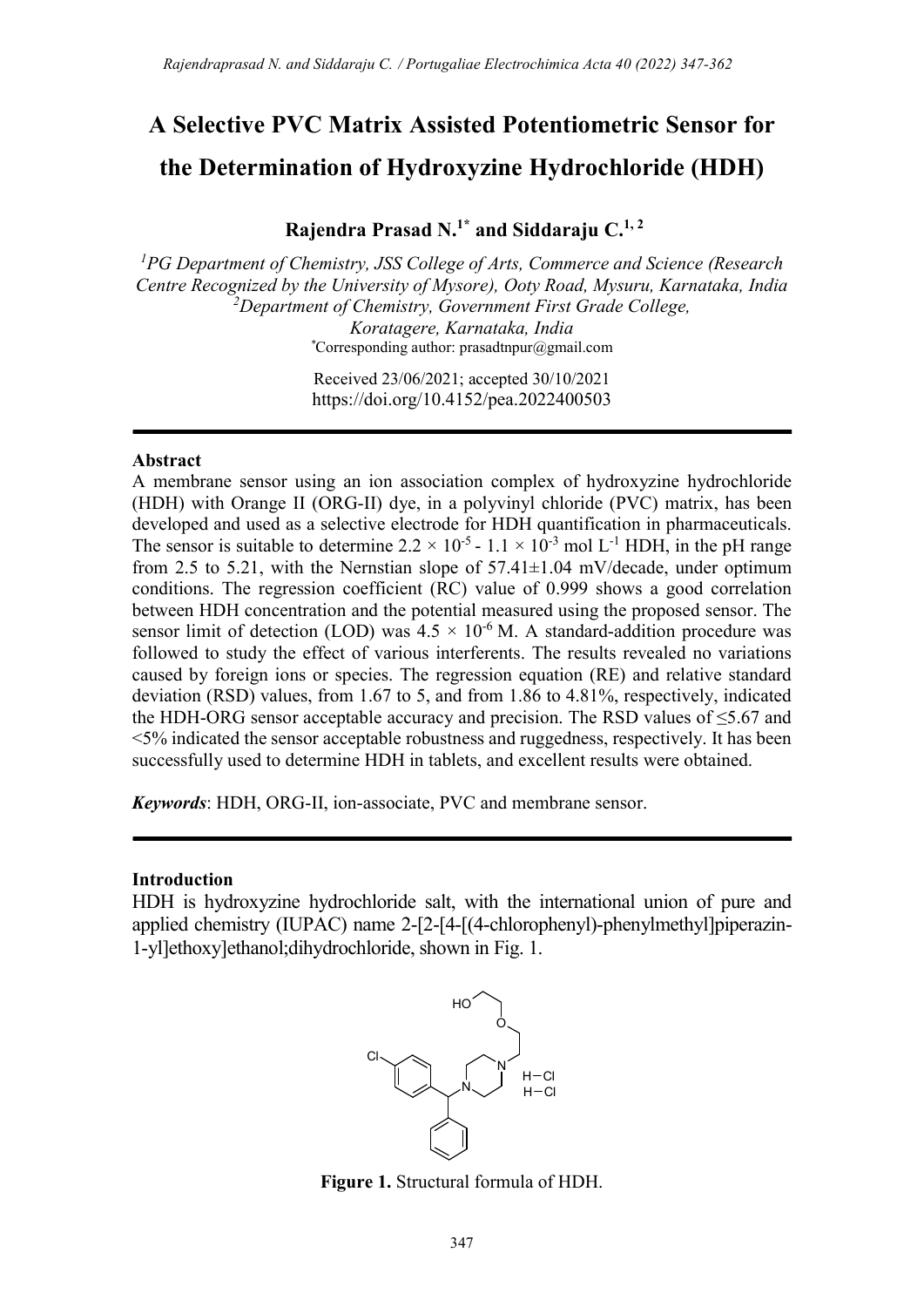HDH is a common medicament, a first generation drugs of antihistamines (H1 receptor antagonist). HDH H1 receptor antagonism is widely used in the treatment of pruritus, chronic and cholinergic urticaria and dermatoses. It has mild gastric secretion blockade, antibradykinin, anticholinergic, antiserotonergic, sedative, anxiolytic and anti-emetic properties [1-4]. The prescribed usage of HDH as a medicament does not have serious contra-indications. However, the geriatric patients are liable to suffer from secondary effects, such as sedation, cognitive impairment, confusion, blurred vision and urinary retention. A daily dosage of 50 to 100 mg is advisable for the treatment of tension and anxiety. An overdose of HDH or its combination with other sedatives, alcohols or lithium may be associated with hallucinations [5, 6].

The ability to design, construct and run an electroanalytical method that is more specific, sensitive and robust is crucial for drugs assay or quantification. Electroanalytical techniques are quite popular, not only to study chemical and biological species electrical behaviour, but also for quantitation purposes. To mention a few, it were used, for the detection of: resorcinol, a carbon nanotube paste electrode (CNTPE) modified with a graphite mixture [7]; dopamine, a CNTPE modified with poly basic blue B [8], a CPE modified with poly nicotinic acid [9] and poly phthalo blue [10]; indigo carmine, in food and water samples, a poly (glutamic acid) layered multi-walled (M-W) CNTPE [11]; tartrazine, a CPE modified with a polymer [12]; formoterol fumarate, a layered M-WCNTPE modified with poly(thiazole yellow-G) [13]; ciprofloxacin and estriol, an anionic surfactant (AS) and a CPE modified with a polymer [14]; riboflavin, AS, a polymer-modified electrode [14] and a C sensor modified with poly (DLphenylalanine) [15]; curcumin, a CNT electrochemical sensor modified with a polymer [16]; and vanillin, in food samples, a poly(glutamic acid) functionalized M-WCNT and a graphite composite paste sensor [17].

Despite the electroanalytical techniques vast employability for the quantification of compounds of therapeutic interest, they are not widely used. By keeping features such as ease of performance, cost-effectiveness, and non-requirement of highly skilful operators, potentiometry with selective electroanalytical potentiometric sensors is highly useful for assaying therapeutic compounds such as HDH.

The extensive literature survey on the analytical methods reported for HDH quantification in pharmaceuticals revealed that there is a monography in United States Pharmacopoeia (USP) that adopted a high-performance liquid chromatography (HPLC) procedure, with uv-detection at 232 nm [18-23]. The other methods used different analytical techniques, such as gas [24], thin layer [25] and micellar liquid [26] chromatography, capillary zone electrophoresis [27], voltammetry [28], LC-MS (mass spectrometry) [29], potentiometry [30, 31], gravimetry [32], visible spectrophotometry [33-38] and titrimetry [33, 39-42]. The method reported by Sanrick and Janik [42] employed HDH precipitation with sodium tetraphenyl borate, and filtration and dissolution of the precipitate in acetone, followed by potentiometric titration with silver nitrate  $(AgNO<sub>3</sub>)$ . The chromatographic, electrophoretic and voltammetry procedures for HDH detection are not simple and easy to apply. Despite of their high sensitivity, they are not cost effective, and need an operator with high skills. On the other end, methods such as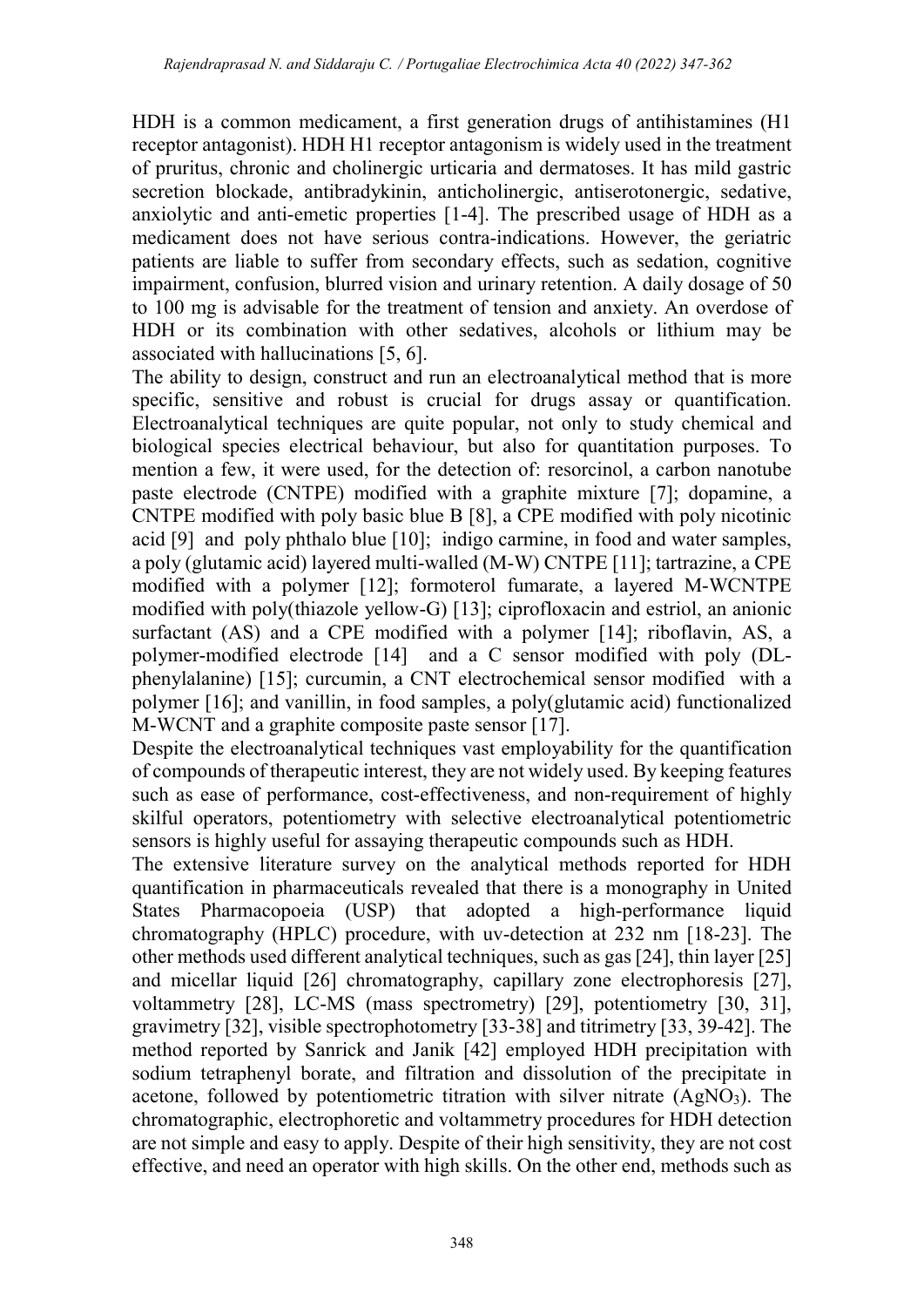titrimetry and gravimetry require precipitation, filtration and titration of the residual precipitant. The required steps are complex, tedious and time-consuming. The spectrophotometric procedures involve the use of organic reagents, stringent experimental conditions and tedious extraction procedures.

In contrast to the limitations of the reported methods, this study presents a simple, novel and reliable potentiometric procedure for HDH determination, using the ionpair complex of HDH and Orange II (ORG II) in a PVC matrix. A simple electronic device, and non-toxic, low cost and common standards and reagents were used in the development of this method, which has been optimized and validated. The procedure has showed good applicability to determine HDH in pharmaceuticals.

## Experiment

## Apparatus

A digital dual channel potentiometer (PICO Chennai-32, India) and an Elico (Mumbai, India) pH-meter were used in the potential and pH recordings. Ag/AgCl and Al wire were used as WE and CE, respectively, to build an electrochemical cell for potential measurements.

## Reagents and solutions

All chemicals used were of analytical reagent grade. Spectroscopic grade chloroform was used. Distilled water was used throughout the investigation.

A 2 M sulphuric acid (H<sub>2</sub>SO<sub>4</sub>) solution was prepared with concentrated H<sub>2</sub>SO<sub>4</sub> (S. D. Fine Chem., Mumbai, India, sp. gr. 1.84). 2 M sodium hydroxide (NaOH) was prepared in water. For the  $0.1\%$  (w/v) Orange II (ORG II) solution preparation, 500 mg of the dye (S. D. Fine Chem., Mumbai, India) were warmed with 200 mL water. Then, the solution was filtered through a Whatman No. 42 filter paper, and diluted to 500 mL with water. Tetrahydrofuran (THF), polyvinylchloride (PVC), dibutyl phthalate (DBP), dioctyl sebacate (DOS) and nitrophenyl octyl ether (NPOE) were purchased from S. D. Fine Chem.

Aqueous solutions of NaOH, potassium hydroxide, sodium carbonate, monopotassium phosphate, sodium acetate, sodium bicarbonate, acetic acid, potassium chloride, AgNO3, potassium nitrate, phosphoric acid, sodium nitrite, cobalt chloride, cadmium chloride, glucose, sucrose, oxalic acid, glycine, arginine, talc and urea (S. D. Fine Chem.) were prepared in bi-distilled water, by maintaining the required strength of 1 M each.

## Standard drug solution

The pure Pharmaceutical grade HDH was offered by UCB Pharma Ltd, Mumbai, India. A standard  $5.0 \text{ mmol/L}^{-1}$  HDH stock solution was prepared in water, and used for experimentation.

# General procedures

# Preparation of HDH-ORG II ion-associate

10 mg of HDH were dissolved in 25 mL water, and 19 mg of ORG-II were added to the mixture. The contents were transferred to a clean separating funnel, and acidified with 1 mL of 2 M  $H<sub>2</sub>SO<sub>4</sub>$ , followed by the addition of 10 mL of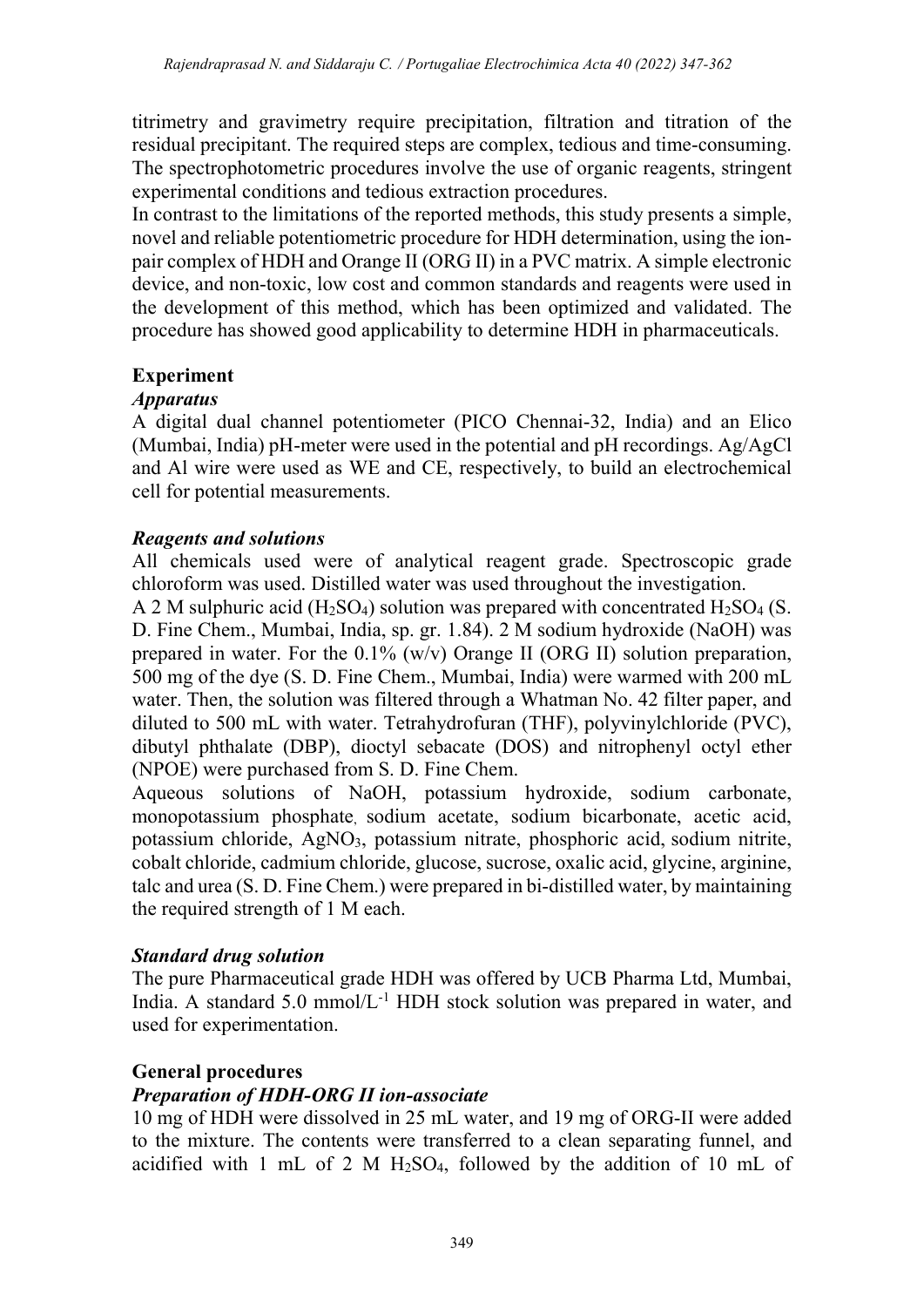chloroform (CHCl<sub>3</sub>). The contents were shaken rigorously for 60 s, and the layers were allowed for equilibration. The organic layer was passed through anhydrous sodium sulphate, and put into a dry 100 mL beaker. The procedure was repeated twice with fresh 10 mL CHCl3. The combined extract was kept on a water bath, to evaporate the solvent, and the resultant solid HDH-ORG II ion-pair complex was collected.

## Designing of the HDH-ORG II sensor

10.0 mg HDH-ORG II ion pair complex, 0.16 g PVC and 0.1 g DBP were dissolved in 10 mL THF. The solution was transferred to a 4 cm wider Petri Dish, and dried under laboratory temperature, for 24 h. The thin membrane obtained with 3.7% (w/w) HDH-ORG II ion-associate, 59.2% (w/w) PVC and  $0.37\%$  (w/w) DBP was attached to one end of a plastic tube using THF, and dried at room temperature, for 24 h. 4 mL of 5.0 mmol/L<sup>-1</sup> HDH and 2.0 m mol/L<sup>-1</sup> KCl solutions were inserted into the tube. An Al wire was immersed into the tube, and connected to a potentiometer. The electrode was soaked in a 50 mmol/ $L^{-1}$  HDH solution, and was used after 5 h.

# Procedure for bulk drug

## Construction of the calibration curve

Suitable aliquots of a 5.0 mmol/ $L^{-1}$  standard drug solution, equivalent to  $2.2 \times 10^{-5}$  -  $1.1 \times 10^{-3}$  mol/L<sup>-1</sup> of HDH, were measured and put into a series of 25 mL calibrated flasks. The volumes in each flask were raised to 30 mL with water, and the solutions pH in each flask was brought to the range from 2.5 to 5.21, in a 3 M NaOAc solution. The solutions were diluted up to the mark with water and well mixed, and the potentials were measured with the respective membrane sensor, using Ag/AgCl as reference electrode, at 25 ºC.

The measured potentials calibration plot versus log[HDH] was constructed and used to find an unknown HDH concentration. The corresponding RE was also obtained and used to calculate HDH concentrations in the samples.

# Procedure for tablet analysis

20 Atarax 25 and Atarax 10 (UCB Pharma Ltd, Mumbai, India) tablets were roughly weighed for the required quantity, powdered and used for the analysis. An accurate amount of the powder equivalent to 50 mg HDH was transferred into a 100 mL calibrated flask, and 70 mL water were added to it. The mixture was shaken during 20 min, for proper dissolution, and the volume was brought up to the mark with distilled water. The solution was then filtered through Whatman no. 42 filter paper. A calculated volume of the tablet extract solution was diluted to obtain  $5.0 \text{ mmol/L}^{-1}$  HDH, and a suitable aliquot was used for the assay that followed the procedure above described.

## Interference study

1 to 10.0 mL of the 5.0 mmol/L-1 pure HDH solution, 10 mL water and 1 mL of the 1 mol  $L^{-1}$  interferent solution were put into a series of 50 mL beakers. After the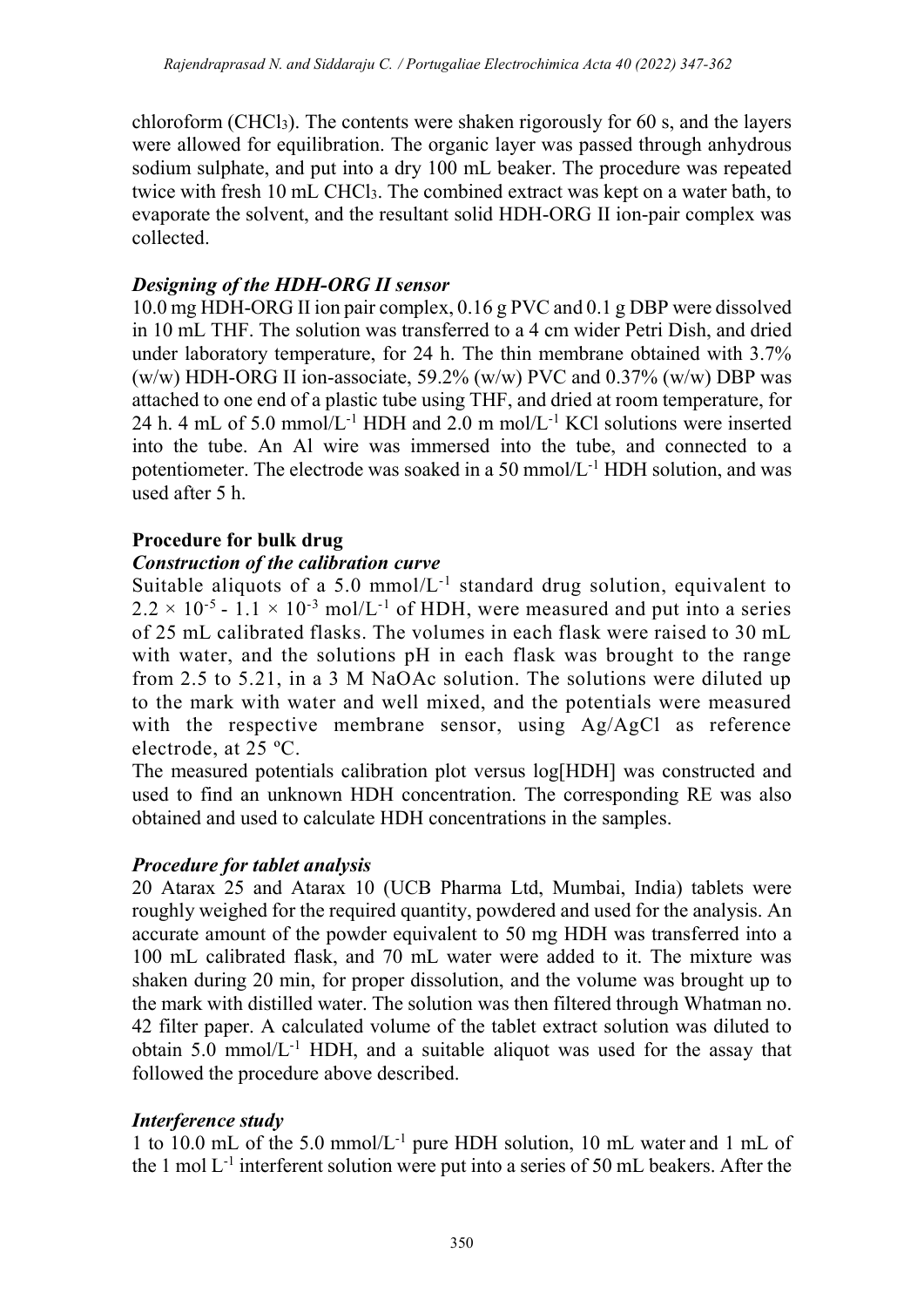solutions pH adjustment from 2.5 to 5.21, they were diluted to 25 mL with water, mixed for homogeneity, and their potentials were measured by the proposed sensor, relative to the Ag-AgCl reference electrode.

## Sensor  $K_{HDH,I}$  determination

In a group of 50 mL beakers, 1 to 10 mL of a 5 mmol/L<sup>-1</sup> HDH solution were taken and mixed with 1.0 mL of 1.0 mol/ $L^{-1}$  interferent. The solutions pH was adjusted in the range from 2.5 to 5.21 and, then, the volumes were raised with water to 25 mL, and homogenised. The new sets of solutions were prepared using the same procedure for different interferents. The potentials were recorded using the HDH-ORG II sensor.

The graph of  $E_{Cell}$  (cell potentials) versus log[HDH] was plotted, the point of intersection was located, and the K<sub>HDH.I</sub> values for each interferent were calculated using the following formula [43]:

$$
K_{\mathrm{HDH.I}}=\frac{\left[\mathrm{HDH}\right]_E}{\left[\mathrm{I}\right]_E^{\mathrm{ZHDH}/\mathrm{Z}_I}}=\frac{\left[\mathrm{HDH}\right]_{\mathrm{Int}}}{\left[\mathrm{I}\right]_{\mathrm{add}}^{\mathrm{ZHDH}/\mathrm{Z}_I}}
$$

where  $z<sub>HDH</sub>$  is the cationic and anionic charges on HDH,  $z<sub>I</sub>$  is the charge on the added interferent,  $[HDH]_E$  and  $[I]_E$  are the HDH and interferent concentrations, respectively, to generate indistinguishable  $E_{Cell}$  values,  $[HDH]_{Int}$  is the HDH concentration in the internal solution and  $[I]_{add}$  is the interferent concentration present in or added to the HDH solution.

## Results and discussion

Due to the sulfonate anionic group present in the ORG II dye, there isa strong tendency to form the complex with the counter cations. In the membrane preparation, the dye was utilised as an ion-pair complexing agent with HDH in CHCl3. Hydroxyzine, as a positively charged amino compound in an acidic medium, formed an extractable red coloured HDH, in CHCl3 [38], ion-pair complex with the ORG II anionic dye (1:2), which shows maximum absorption at 480 nm, as represented in Fig. 2.



Figure 2. Absorption spectra of A: ion-pair complex  $(9.0 \mu g/mL^{-1} HDH$  with ORG II); and B: blank (ORG II without HDH).

The possible reaction pathway showing the formation of the ion-pair complex between the drug and the dye is shown in Scheme 1.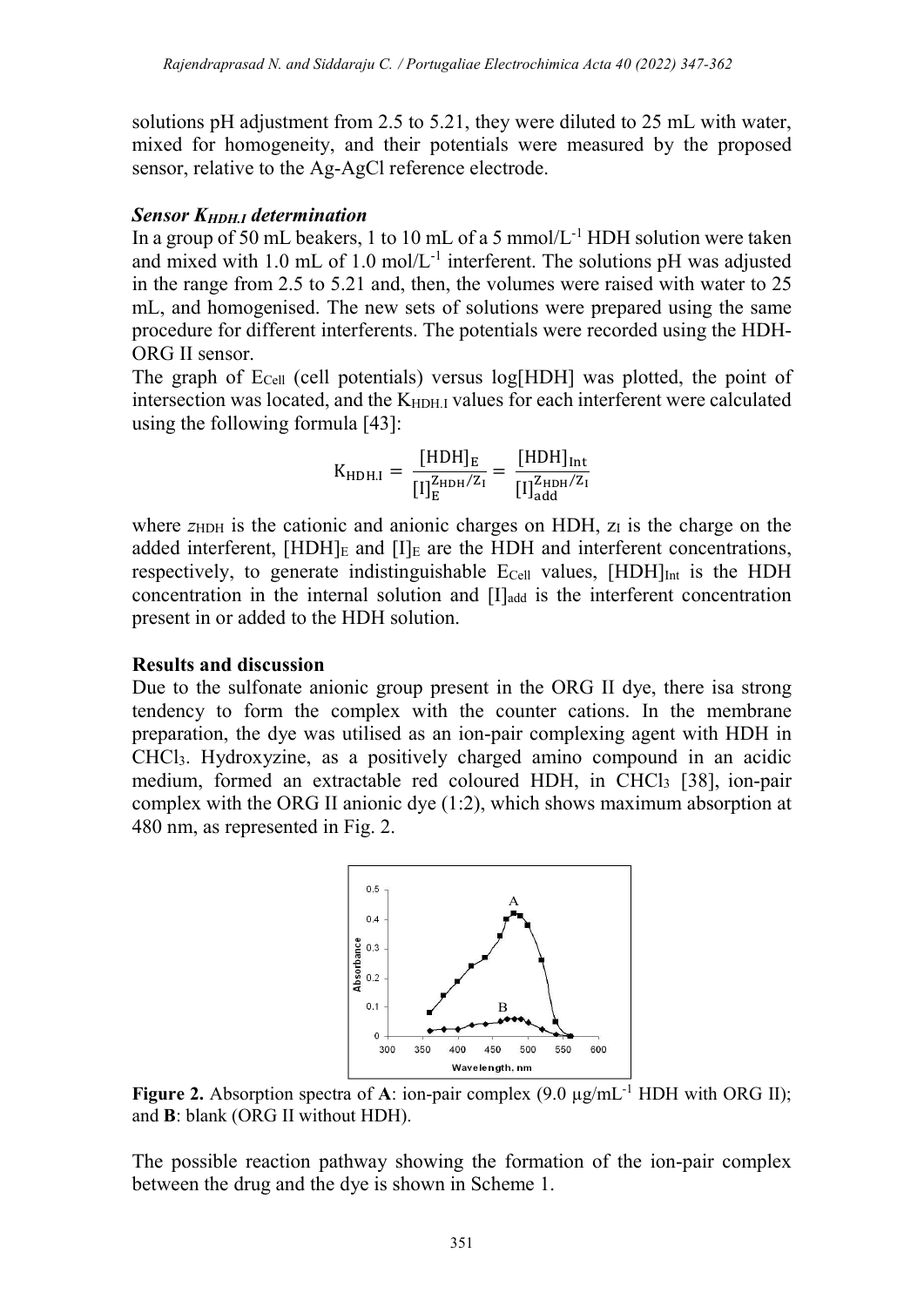

Scheme 1. Pathway of the HDH-ORG II ion-pair complex formation.

The resultant ion-pair complex was used in the membrane fabrication. The systematic representation of the electrochemical cell for HDH determination, using the membrane sensor, is shown below:

 $Ag-AgCl<sub>IR</sub>$ || HDH<sub>I</sub>, (5 mM), KCl (2 mM) | Membrane | [HDH]<sub>Sample</sub>|| AgCl-Ag<sub>SR</sub>

where  $Ag-AgCl_{IR}$  and  $Ag-AgCl_{SR}$  are the reference electrodes immersed into an internal (HDHI) and reference (HDH) sample solutions, respectively, and Membrane is a sensor devised with ORG II as an ion associating agent, DBP as plasticizer and PVC as matrix.

The relation between  $E_{Cell}$  and [HDH] $_{Sample}$  is given by the Nernst equation [43]:

 $E_{cell} = K + 0.059161 \log[HDH]_{Sample}$ 

where K accounts for the reference electrode.

# Variables optimization

## Membrane components

At the beginning, a series of trials, with different amounts of materials, such as ion exchangers, plasticizer and PVC, were executed to obtain the suitable membranes. The membranes obtained with different amounts of each of the above components were used for constructing ionic selective electrodes (ISEs), and their effective functioning for HDH sensing was checked by potentiometry. The results obtained for the membrane sensors, using 10 mg of ion-associate, 160 mg PVC and 100 mg DBP, were highly reliable. Moreover, the calibration line slope prepared with varying materials amounts, at other concentrations than those indicated above, was not acceptable for Nernstian behavior. 10 mL THF were found suitable for the complete materials dissolution. At larger volumes than 10 mL, no much variation was seen. The membranes became dried enough in 24 h, after being poured into a Petri Dish. Hence, the same standing evaporation time was fixed. Thus, the membranes were prepared by the optimised procedure.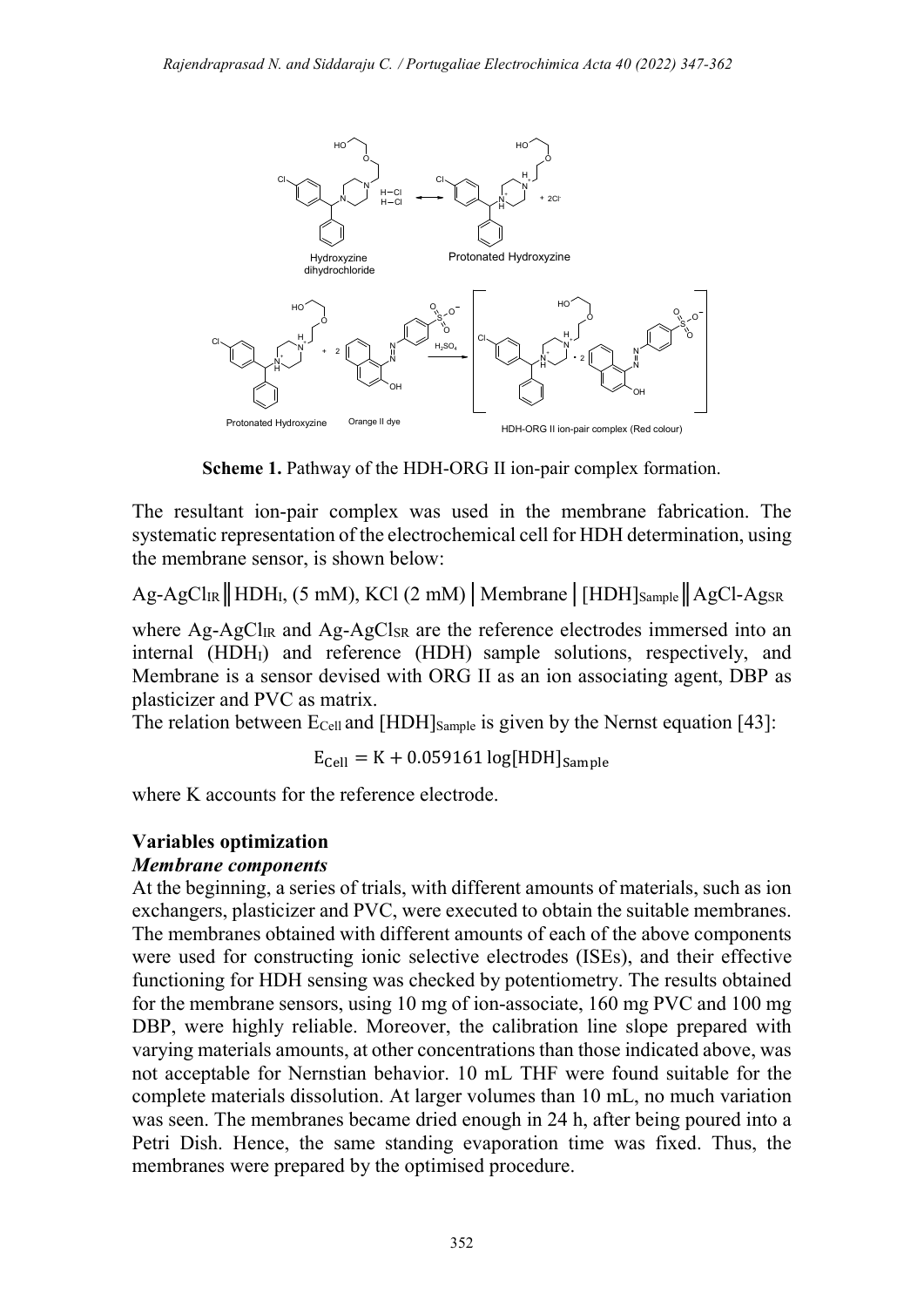## Plasticizer choice

Different plasticizers, such as dibutyl sebacate (DBS), DBP, dioctyl phthalate (DOP) and NPOE, were used in different amounts, to obtain a suitable membrane. The Nernstian behaviour was seen in the membranes prepared with 100 mg DBP. The sensor showed a quick performance, with consistent potentials and ease of conditioning. However, the evaporation and response time were prolonged when the DBP amount was greater than 100 mg. So, 100 mg DBP is recommended to be used as plasticizer to design the HDH-ORG II sensor. Other plasticizers did not yield acceptable results in relation to calibration, Nernstian behaviour, quick response and consistent E<sub>Cell</sub> values.

## Internal reference solution

The calibration curve was prepared for HDH potentials and logarithmic concentrations data, using a HDH-ORG II sensor, with varied concentrations of internal HDH and KCl solutions, for obtaining linearity between the potentials, logarithmic concentrations and the Nernstian slope. The required result was obtained when a mixture of 5 mM HDH and 2 mM KCl solutions, as internal standard, was used. An acceptable correlation between potentials and log[HDH] was observed, with a Nernstian slope of 57.41 mV/decade, for the proposed sensor. The calibration curve between potentials and log[HDH] is shown in Fig. 3.



Figure 3. Calibration plots of  $E_{\text{Cell}}$  against log[HDH], for HDH concentrations in the range from  $2.2 \times 10^{-5}$  to  $1.1 \times 10^{-3}$  M, under optimum conditions, with the HDH-ORG II sensor.

## Soaking time

The sensors were soaked in a HDH standard solution, for different intervals of time to sufficiently activate their surfaces. The soaking was finalised by locating the time point from which the potential became steady and constant. The experimental results indicated the need of soaking the sensors for 5 h. Thus, this time was fixed as the duration required to make the membrane active surface ready for effective use at 25 ºC. The fixed time factor and its variation, to measure the HDH sensors potential, are indicated in Fig. 4. This study also revealed and confirmed that the dried sensors may be placed in any closed opaque vessel, and used after conditioning, by soaking them in a standard HDH, for 5 h.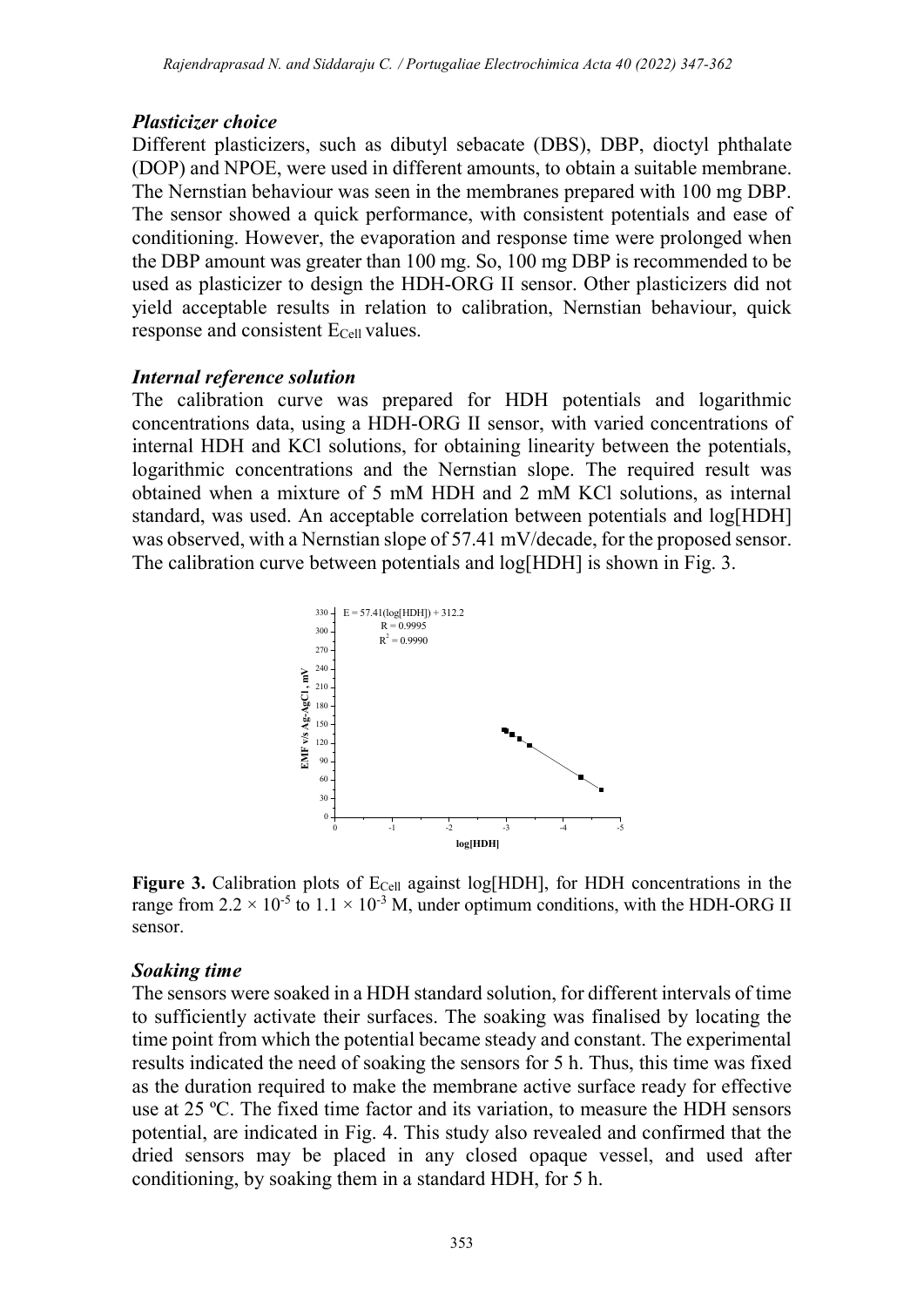

Figure 4. Effect of soaking/conditioning time on the potential of a  $6.6 \times 10^{-4}$  M HDH solution measured with a HDH-ORG II sensor.

### Effect of pH

The pH effect on the HDH  $E_{Cell}$  solutions using the proposed sensor, relative to the Ag-AgCl electrode, was evaluated. The HDH solutions  $E_{Cell}$  values, in the pH range from 0.5 to 10, were measured using the proposed electrochemical cell assembly. The solutions pH was brought to the required values by adding 1 M NaOAc or diluted NH<sub>3</sub> solutions, and the potentials were recorded. The steady state was found to be attained in the pH range from 2.5 to 5.21. The potential values were lower and inconsistent out of the mentioned pH range. This pH effect on the HDH solutions  $E_{Cell}$  is showed in Fig. 5. According to the trend in the plot, the pH in the range from 2.5 to 5.21 was fixed as optimum for the HDH solutions potentials measurement using the HDH-ORG II sensor. ated. The HDH solutions E<sub>Cell</sub> values, in the pH<br>reasured using the proposed electrochemical cell<br>as brought to the required values by adding 1 M<br>as hought to the required values were recorded. The steady<br>the pH range fr



Figure 5. pH effect on the potential of a  $6.6 \times 10^{-4}$  M HDH solution measured with a HDH-ORG II sensor.

#### Response time

The experimental response time of the conditioned sensor was evaluated. It was found to be 30 s for HDH solutions, after immersion in an analyte solution. Therefore, the conditioned sensor was immersed into HDH sample solutions, and the potentials were recorded after 30 s.

#### Sensor life time

The sensor was assessed for its stable and uncompromised performance ability. The resultant Nernstian slope was free from deviations, while the sensor was used for, at least, 48 days. However, after this period, the Nernstian behaviour was disturbed. Therefore, 48 days of validity were declared for the devised sensor.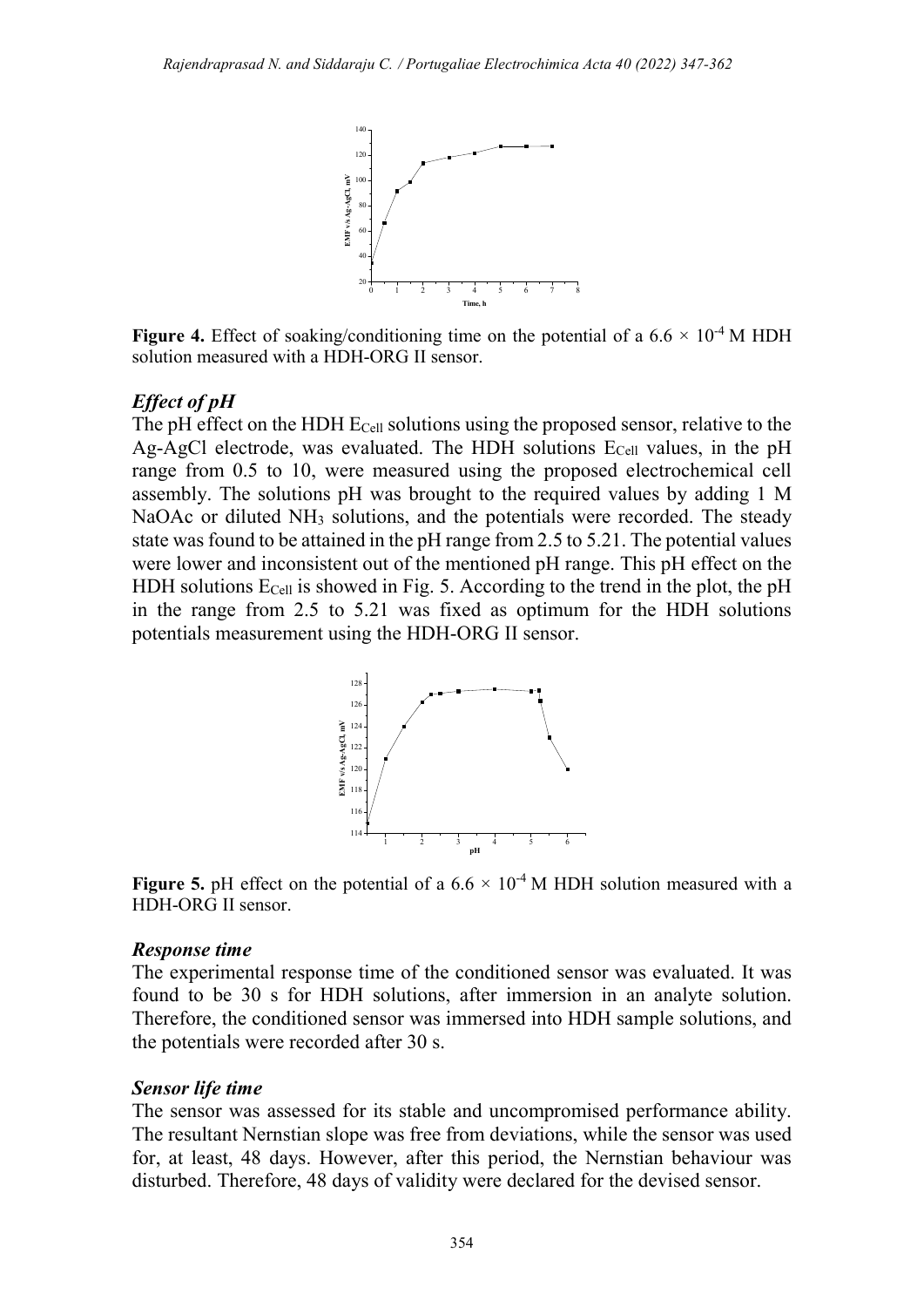#### K<sub>HDH</sub> revaluation

The chemical interaction between the membrane surface active sites and the analyte is responsible for the membrane potential  $(E_m)$  generation. The membranes poor selectivity towards a single species is due to the chemical process on the signal.  $E_m$  is practically in proportion to the ions concentration capable of interacting at the membrane active sites. The generalized Nernst equation, that includes the contribution of an interferent, I, is convened as below:

$$
E_{Cell} = K + \frac{0.05916}{Z_{HDH}} [A] ([HDH] + K_{HDH.I} [I]^{Z_{HDH}/Z_I}) \qquad (1)
$$

where K constant includes the reference electrode potential, the liquid junction potential and  $E_m$ . The charges on HDH and I are denoted by  $Z_{\text{HDH}}$  and  $Z_I$ , respectively. The  $K_{HDH,I}$  parameter is defined as:

$$
K_{\text{HDH.I}} = \frac{[\text{HDH}]_E}{[I]_E^{\text{ZHDH}/Z_I}}
$$
 (2)

where  $[HDH]_E$  and  $[I]_E$  are the HDH and interferent concentrations, respectively, to yield the same  $E_{cell}$  values. When  $K_{HDH,I}$  is equal to unity, the membrane responds for both HDH and I. A selective membrane must always possess a K<sub>HDH.I</sub> value  $< 1.0$ .

Thus,  $K_{HDH,I}$  can be evaluated using the solutions potentials with I and [I]<sub>add</sub> known but constant amounts, and varying HDH concentrations. Two distinct linear regions in the Ecell plot against the analyte concentration logarithmic values gave significant data for the  $K_{HDH,I}$  value assessment. When  $[HDH]_E$  is significantly >  $K<sub>HDH,I</sub>$  [I]<sub>add</sub>, E<sub>cell</sub> is a linear function of the log [A]. However, if  $K<sub>HDH,I</sub>$  [I]<sub>add</sub> is significantly  $>$  [A], E<sub>cell</sub> remains constant. The analyte and interferent concentrations, at the two linear regions intersection, were used to calculate  $K_{HDH,I}$ for HDH, with different Is (Table 1). The sensor was tested with various inorganic and organic compounds, anions and cations. For the tests, a 1 M solution of each interferent was spiked into a pre-analysed HDH solution [44, 45]. The results show that the developed sensor was free from the interfering species action during the HDH analysis, as shown by the  $K_{HDH,I}$  values (Table 1).

| <b>Interferent</b> | $K_{\text{HDH.I}}$ |
|--------------------|--------------------|
| - $Na+$            | 0.235              |
| $\rm K^+$          | 0.213              |
| $H^+$              | 0.123              |
| $Ca^{2+}$          | 0.342              |
| $Zn^{2+}$          | 0.234              |
| Glycine            | 0.090              |
| Ammonium oxalate   | 0.063              |
| Formic acid        | 0.089              |
| Citric acid        | 0.127              |
| Tartaric acid      | 0.342              |
| Benzoic acid       | 0.211              |
| Salicylic acid     | 0.132              |
| Phthalic acid      | 0.187              |
| Oxalic acid        | 0.127              |
| Boric acid         | 0.389              |
| Talc               | 0.474              |

Table 1. Sensor  $K_{\text{HDH,I}}$  for different interferents.

\*Average of 5 determinations.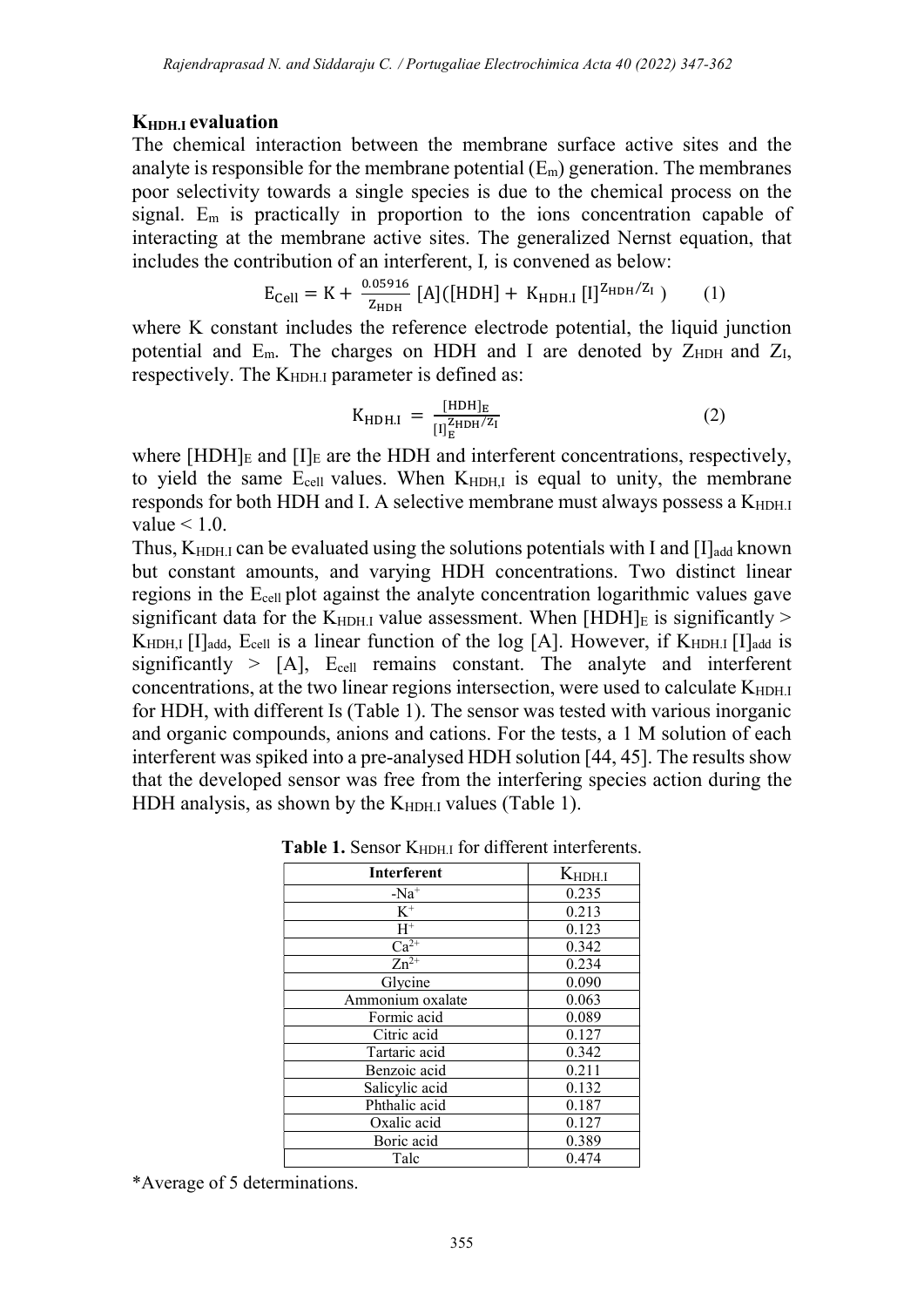Therefore, the developed sensor is the most suitable electrode for HDH analysis, even with such interferents.

## Sensor validation

The sensor has been validated for various parameters, according to IUPAC [44, 45] and the International Council for Harmonization of Technical Requirements for Pharmaceuticals for Human Use (ICH) guidelines [46]. The results are presented in the following sections.

Linearity of calibration curve, regression data and performance characteristics HDH measured potentials and concentrations were in very good correlation with linearity, as shown in the calibration curves in Fig. 3. The linearity obeying the Nernstian behavior has been reflected by the slope of 57.41±1.04 mV/decade. The curve fitting equation from the regression data is obtained as  $Y = 57.41 X + 312.2$ . The RC value, with very good linearity between the measured potentials and log[HDH], has also been calculated. All these data, along with the LOD, were calculated by following IUPAC's recommended procedures [44, 45]. The values measured from the intersection of the calibration line extrapolated linear portions and other parameters for the sensor performance are given in Table 2.

| Parameter          | <b>Values</b>                                |  |  |
|--------------------|----------------------------------------------|--|--|
| Linear range, M    | $2.2 \times 10^{-5}$ to $1.1 \times 10^{-3}$ |  |  |
| Limit of detection | $4.5 \times 10^{-6}$                         |  |  |
| Slope $(m)$ ,      | 57.41                                        |  |  |
| Intercept (b), mV  | 312.2                                        |  |  |
| Correlation        | 0.9995                                       |  |  |
| $\mathbb{R}^2$     | 0.9990                                       |  |  |
| pH (optimum)       | $2.50 - 5.21$                                |  |  |
| Life time, days    | 48                                           |  |  |

Table 2. HDH-ORG II membrane sensor performance features.

## Evaluation of precision and accuracy

For studying precision with intra-day variations, seven replicates, each of 0.4, 0.6 and 0.8 mM HDD, were prepared by diluting a 0.005 M HDH standard solution with distilled water, and analysed. The %RSDs for each solution were calculated (Table 3). For inter-day deviations, the analysis of five replicates, each of 0.4, 0.6 and 0.8 mM HDH, were analysed in three days.

Table 3. Results of precision and accuracy of the HDH-ORG II sensor.

| <b>HDH</b> taken | Intra-day variations |         | <b>Inter-day variations</b> |                               |         |      |
|------------------|----------------------|---------|-----------------------------|-------------------------------|---------|------|
| mM               | HDH found*<br>mM     | $%$ RSD | %RE                         | HDH found <sup>\$</sup><br>mM | $%$ RSD | %RE  |
| 0.40             | 0.39                 | 4.56    | 2.50                        | 0.41                          | 2.66    | 2.50 |
| 0.60             | 0.61                 | 4.81    | .67                         | 0.62                          | 3.11    | 3.33 |
| 0.80             | 0.78                 | 4.32    | 2.50                        | 0.84                          | 1.86    | 5.00 |

\*Mean value of seven measurements; \$Mean value of five measurements.

The calculations were also undertaken to obtain the %RE (relative error) inter- and intra-day analyses values, and used as an accuracy metric. The %RSD values, from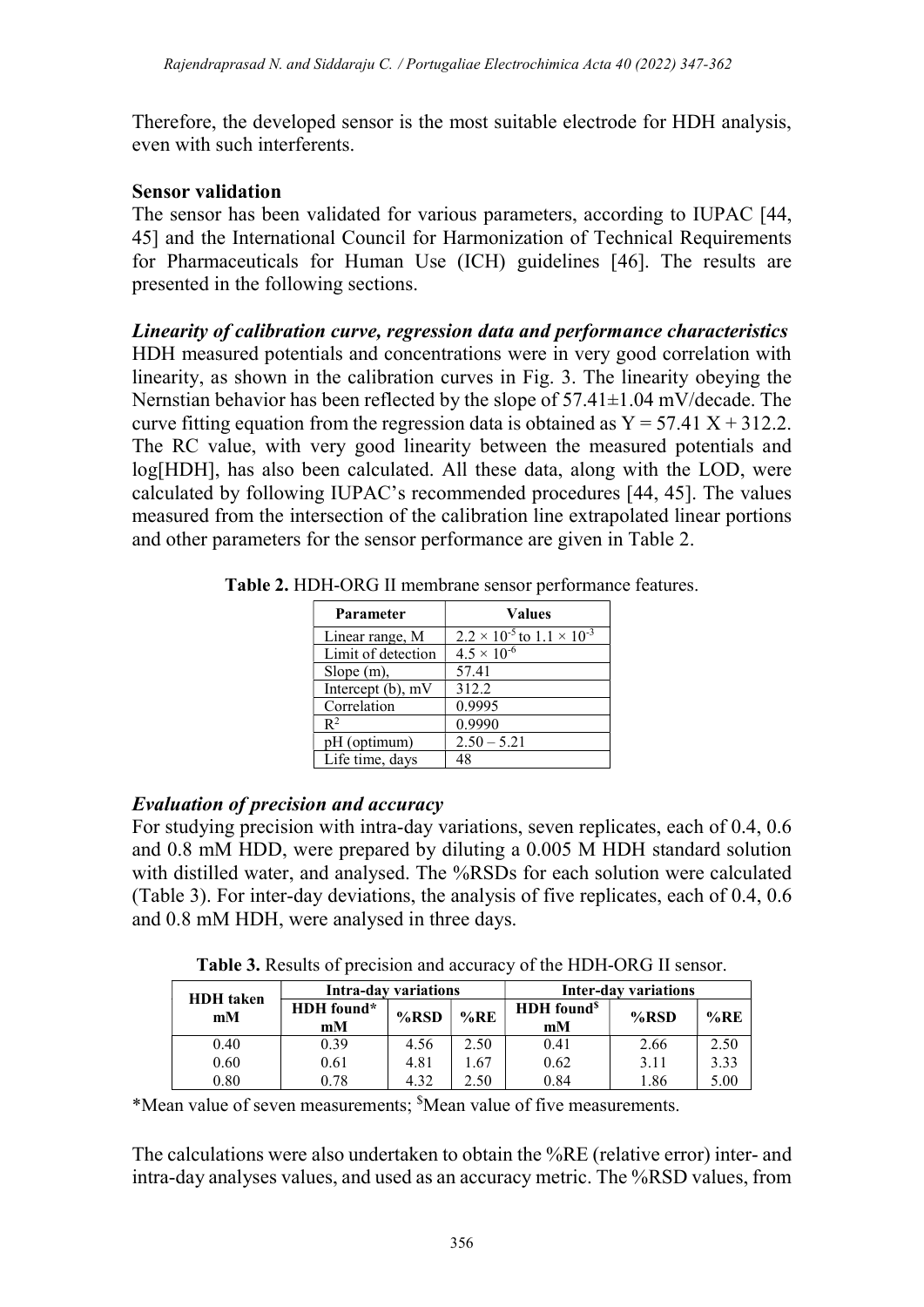1.86 to 4.81, and the %RE values, from 1.67 to 5.0, indicate the accurate and precise functioning of the ion electrode for HDH determination.

## Robustness and ruggedness

The sensor robustness was assessed by purposely changing the optimum operating temperature by 2 ºC, in the analysis of 0.4, 0.6 and 0.8 mM HDH solutions. The %RSD values for HDH, at 23, 25 and 27 °C, were found to be in the range from 4.34 to 5.67 (Table 4). The proposed sensor was used for analysing HDH by analytes. The instrumental variations were also evaluated by three different potentiometers. The %RSD values variation of <5.7 confirmed the sensor robust and rugged behaviour.

Table 4. HDH-ORG II sensor robustness and ruggedness results (expressed in %RSD).

| <b>HDH</b>    | %RSD values for varied parameters |                   |                      |  |  |  |  |
|---------------|-----------------------------------|-------------------|----------------------|--|--|--|--|
| concentration | <b>Robustness</b>                 | <b>Ruggedness</b> |                      |  |  |  |  |
| mM            | (by varying T)                    | Inter-analytes    | Inter-potentiometric |  |  |  |  |
| 0.40          | 4.34                              | 3.34              |                      |  |  |  |  |
| 0.60          | 4.65                              | 3.10              | 3.82                 |  |  |  |  |
| ).80          | 5.67                              |                   | 2 QQ                 |  |  |  |  |

## Applicability of the HDH-ORG II sensor for HDH tablets analysis

The analyses were done by taking five replicates of tablet extracts containing 0.6, 0.8 and 1.1 mM HDH, and using the designed and validated sensor. The found HDH amount and recovery values (%), with the RSD values, were calculated. The mean recovery and RSD values were compared with those of the official United States Pharmacopeia (USP) method [18], which describes an HPLC procedure with uv-detection at 232 nm, to determine HDH in tablets, by the Student-t and Ftests. The tablet extract HDH analytical recovery values obtained by the proposed and official methods,  $t_{Cal}$  and  $F_{Cal}$  (calculated), are all presented in Table 5. The  $t_{Cal}$ and  $F_{Cal}$  values were lower than 2.77 t<sub>tab</sub> and 6.39  $F_{tab}$  (tabulated), respectively, at a 95% confidence level, for four degrees of freedom. Hence, the sensors accurate and precise results inference was statistically given.

Table 5. HDH tablets analysis results using the proposed sensor, and statistical comparison with those of the official USP method.

|                         |                   | Found*<br>$\%$ Label claim $\pm$ SD |                            |  |
|-------------------------|-------------------|-------------------------------------|----------------------------|--|
| <b>Tablets analyzed</b> | <b>HDH</b> tablet |                                     |                            |  |
|                         | mg                | <b>USP</b> method                   | Proposed method using HDH- |  |
|                         |                   |                                     | <b>ORG II sensor</b>       |  |
|                         |                   |                                     | $98.16 \pm 0.69$           |  |
| Atarax 25 <sup>a</sup>  | 25                | $97.26 \pm 1.18$                    | $t = 1.52$                 |  |
|                         |                   |                                     | $F = 2.92$                 |  |
|                         |                   |                                     | $100.01 \pm 1.24$          |  |
| Atarax 10 <sup>a</sup>  | 10                | $98.34 \pm 0.89$                    | $t = 2.48$                 |  |
|                         |                   |                                     | $F = 1.94$                 |  |

\*Mean value of 5 determinations. (The t-tab value is at the 95% confidence level, and, for four degrees of freedom, is 2.77). (The F- tab value is at the 95% confidence level, and, for four degrees of freedom, is 6.39).

<sup>a</sup> Marketed by UCB Pharma Ltd, Mumbai, India.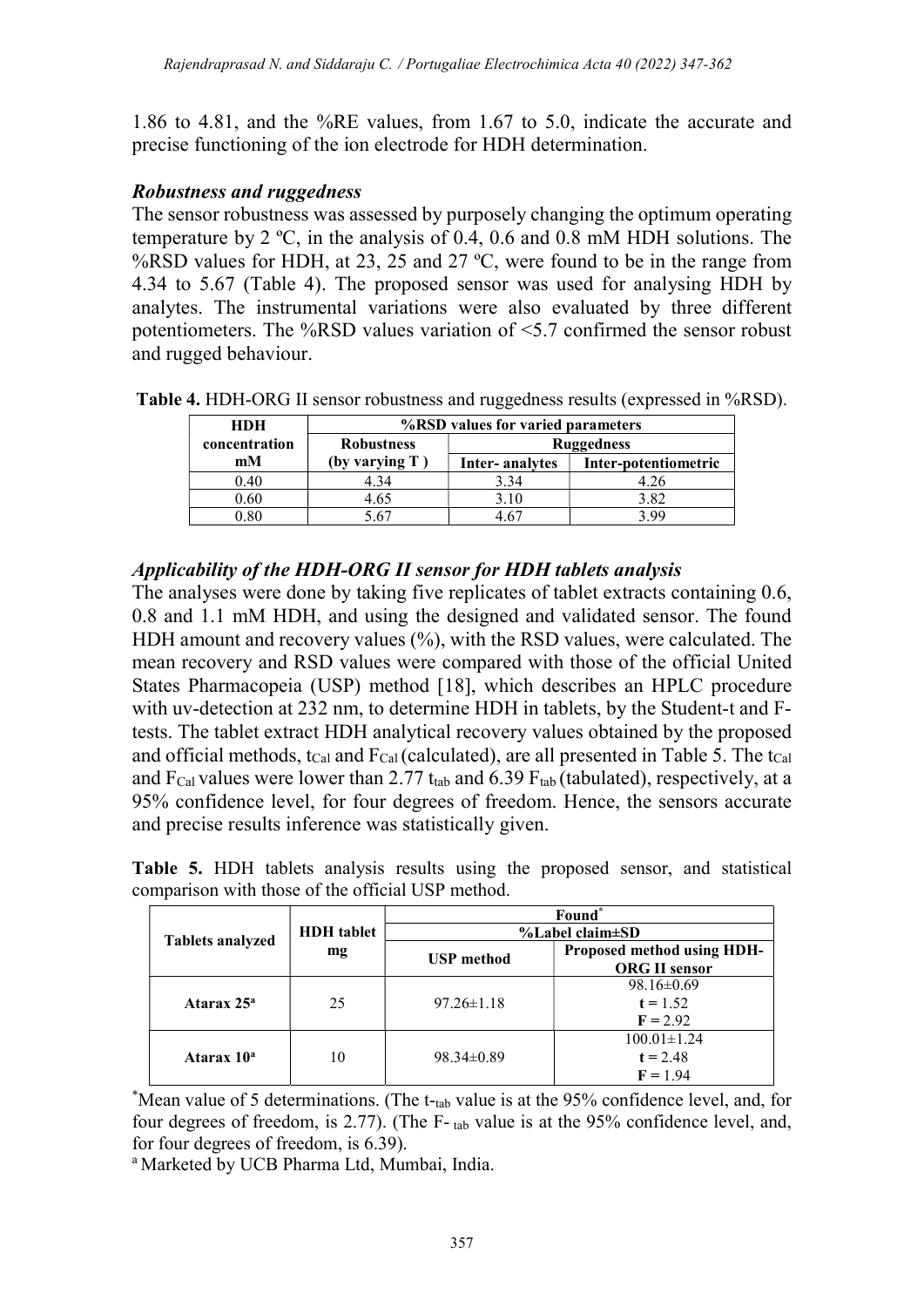## Recovery study

The proposed HDH-ORG II sensor was used for recovery experiments, by following the standard addition procedure. Three different levels of pure HDH solutions spiked into a pre-analyzed tablet extract were obtained, and the potentials were recorded by potentiometry, using the HDH-ORG II sensor. Into five replicates of 2 mL tablet extract of 5 mM HDH, 1, 2 and 3 mL of a 5 mM HDH standard solution were spiked. The pH was adjusted to an optimum value and, after adding water up to 25 mL and mixing, the potentials were measured. The total HDH amounts were calculated in each case, and, finally, the recovery values were computed. The recovered HDH values (Table 6) were from 95 to 103.3, which highlighted the assay procedures accuracy using the proposed sensor.

Table 6. Accuracy assessment results in the recovery study by the standard-addition procedure.

| <b>HDH</b> tablet extract | <b>Total HDH</b> found<br>Pure added HDH |      | %HDH                   | $%$ RSD |
|---------------------------|------------------------------------------|------|------------------------|---------|
| mM                        | mM                                       | mM   | recovered <sup>*</sup> |         |
| 2.00                      | $00$ .                                   | 2.95 | 95.00                  | 2.78    |
| 2.00                      | 2.00                                     | 4.05 | 102.50                 | 3.14    |
| 2.00                      | 3.00                                     | 5.10 | 03.30                  |         |

\*Mean value of three measurements.

## **Conclusions**

A simple and cost effective PVC mediated ion selective electrode has been newly devised, for HDH potentiometric assay. It uses a sensor with ORG II as ionexchanger, DBP as plasticizer, and PVC as matrix component, for HDH selective and rapid determination. The method does not pose any environmental hazard and, thus, it has a highly green approach. A simple potentiometer and eco-friendly analytes were required, which has made the method economic. The reported literature has described many analytical procedures for HDH determination, but they have disadvantages such as the need of sophisticated instruments, highly skilful operators, and costly and toxic solvents. Thus, this green sensor is useful within a wide linear range, with Nernstian response and a low LOD. The statistical tests confirmed the procedure accessibility for HDH assay in pure and tablet forms, with excellent recoveries, and agreement with the official USP method results. The excipients in tablets did not show any interference, and, hence, the method is extremely selective. Therefore, the HDH-ORG II sensor can be used as an analytical tool to determine HDH in quality control laboratories, on a routine basis.

# Acknowledgments

The authors thank UCB Pharama Ltd, Mumbai, India, for gifting pure HDH. The authors are deeply grateful to the authorities of JSS Mahavidyapeetha and the Principal of JSS College of Arts, Commerce and Science, Mysuru, for providing all the required infrastructure facilities and consumables, to undertake this work.

# Authors' contributions

Rajendra Prasad N.: conceived and designed the analysis; contributed with data or analysis tools; wrote the paper. Siddaraju C.: collected the data; contributed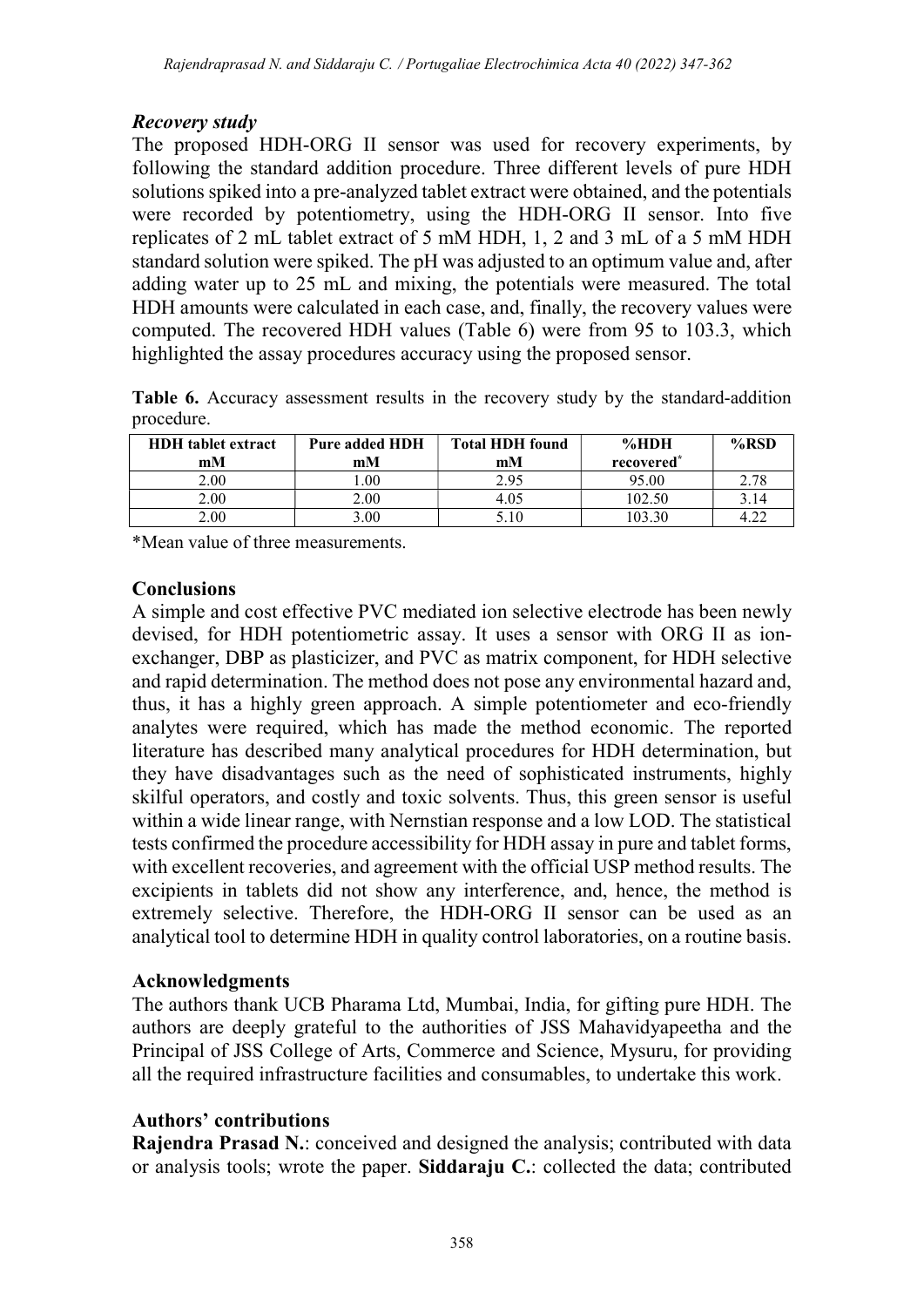with data or analysis tools; performed the analysis; assisted in the paper preparation and revision.

## References

- 1. Ferreri M, Hantouche EG. Recent clinical trials of hydroxyzine in generalized anxiety disorder. Acta Psychiatr Scandinav Supplem. 1998;393:102-108. https://doi.org/10.1111/j.1600-0447.1998.tb05974.x
- 2. Reynolds JEF Martindale. The Extra Pharmacopoeia. The Pharmaceutical Press London. 1993. 30th ed. https://doi.org/10.1111/j.2042-7174.1993.tb00740.x
- 3. Kiningham KK. Hydroxyzine. xPharm: The Comprehensive Pharmacology Reference. 2007:1-5. https://doi:10.1016/b978-008055232-3.61902-6
- 4. Simons FER, Simons KJ, Frith EM. The pharmacokinetics and antihistaminic of the H1 receptor antagonist hydroxyzine. J Allerg and Clin Immunol. 1984;73(1):69-75. https://doi:10.1016/0091-6749(84)90486-x
- 5. Simons KJ, Watson WTA, Chen XY, et al. Pharmacokinetic and pharmacodynamic studies of the H1-receptor antagonist hydroxyzine in the elderly. Clin Pharmacol Ther. 1989;45(1):9-14. https://doi.org/10.1038/clpt.1989.2
- 6. Bock O, Wenzel C, Herrmann J, et al. Brief psychotic disorder after abrupt withdrawal of hydroxyzine hydrochloride. J Clin Psychopharmacol. 2014;34(4):526-527. https://doi: 10.1097/JCP.0000000000000145.
- 7. Manjunatha JG. A new electrochemical sensor based on modified carbon nanotubegraphite mixture paste electrode for voltammetric determination of resorcinol. Asian J Pharm Clin Res. 2017;10(12):295-300. https://doi:10.22159/ajpcr.2017.v10i12.21028
- 8. Manjunatha JG, Deraman M, Basri NH. Electrocatalytic detection of dopamine and uric acid at poly (basic blue B) modified carbon nanotube paste electrode. Asian J Pharm Clin Res. 2015;8(5):48-53.
- 9. Hareesha N, Manjunatha JG, Amrutha BM, et al. Electrochemical analysis of indigo carmine in food and water samples using a poly(glutamic acid) layered multi-walled carbon nanotube paste electrode. J Electron Mater. 2021;50(3):1230-1238. https://doi:10.1007/s11664-020-08616-7
- 10. Manjunatha JG. A novel voltammetric method for the enhanced detection of the food additive tartrazine using an electrochemical sensor. Heliyon. 2018;(4): e00986. https://doi.org/10.1016/j.heliyon.2018.e00986
- 11. Hareesha N, Manjunatha JG. Electro-oxidation of formoterol fumarate on the surface of novel poly(thiazole yellow-G) layered multi-walled carbon nanotube paste electrode. Sci Rep. 2021;(11):12797. https://doi.org/10.1038/s41598-021-92099-x
- 12. Pushpanjali PA, Manjunatha JG, Shreenivas MT. The Electrochemical Resolution of Ciprofloxacin, Riboflavin and Estriol Using Anionic Surfactant and Polymer-Modified Carbon Paste Electrode. Chem Select. 2019;(4):13427-3433. https://doi.org/10.1002/slct.201903897
- 13. Hareesha N, Manjunatha JG. A simple and low-cost poly (DL-phenylalanine) modified carbon sensor for the improved electrochemical analysis of Riboflavin. J Sci: Adv Mater Devi. 2020;(5):502-511. https://doi.org/10.1016/j.jsamd.2020.08.005
- 14. Manjunatha JG, Kumaraswamy BE, Shreenivas MT, et al. Selective Determination of Dopamine in the Presence of Ascorbic Acid Using a Poly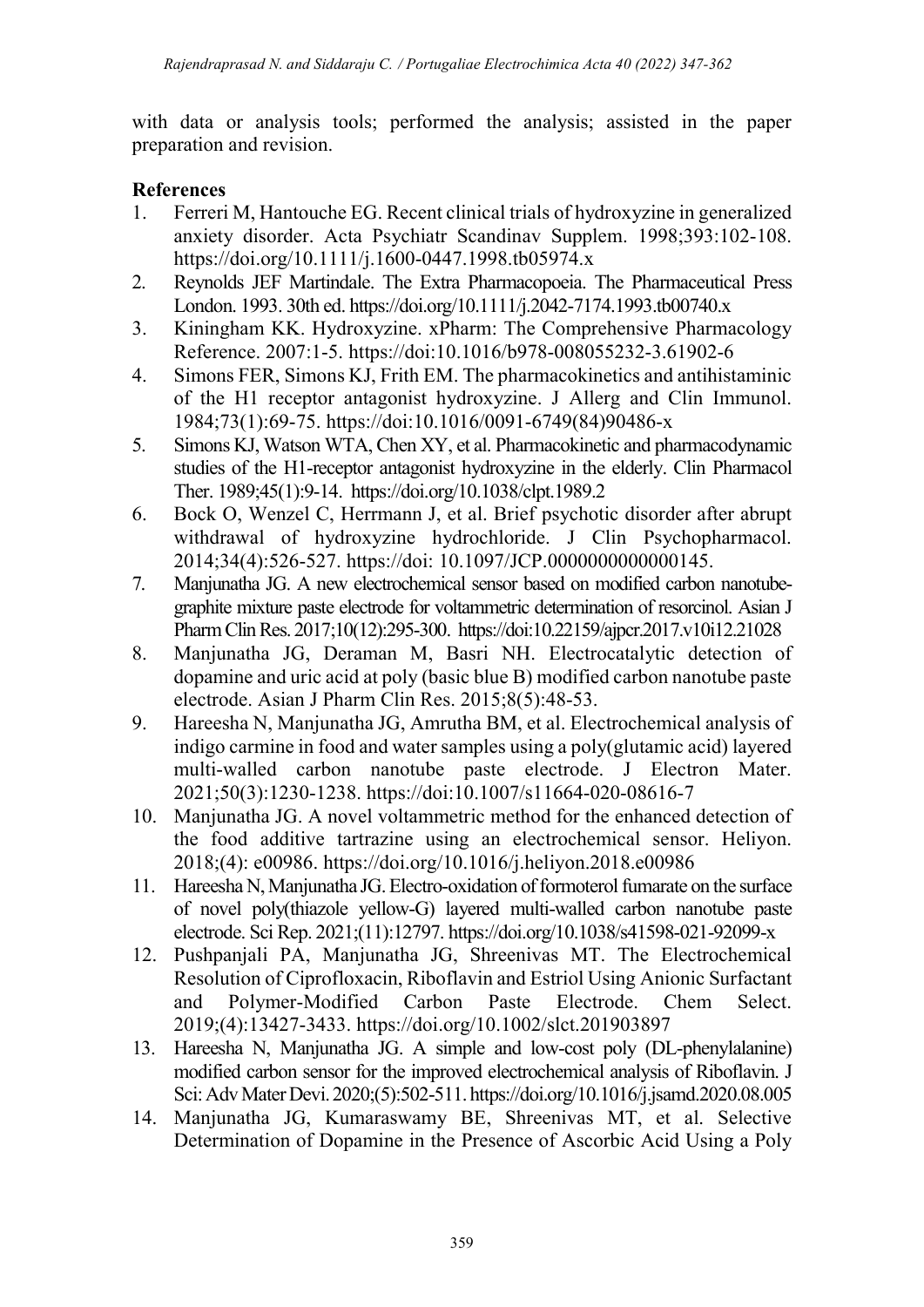(Nicotinic Acid) Modified Carbon Paste Electrode. Analyt Bioanalyt Electrochem. 2012;4(3):225-237.

- 15. Pushpanjali PA, Manjunatha JG, Amrutha BM, et al. Development of carbon nanotube-based polymer-modified electrochemical sensor for the voltammetric study of Curcumin. Mat Res Innov. 2021;25(7):412-420. https://doi.org/10.1080/14328917.2020.1842589
- 16. Manjunatha JG, Deraman M, Basri NH, et al. Selective detection of dopamine in the presence of uric acid using polymerized phthalo blue film modified carbon paste electrode. Adv Mat Res. 2014;(895):447-451. https://doi.org/10.4028/www.scientific.net/AMR.895.447
- 17. Hareesha N, Manjunatha JG, Amrutha BM, et al. A fast and selective electrochemical detection of vanillin in food samples on the surface of poly(glutamic acid) functionalized multiwalled carbon nanotubes and graphite composite paste sensor. Colloids Surf Physicochem Eng Asp. 2021;(626):127042. https://doi:10.1016/j.colsurfa.2021.127042
- 18. The US Pharmacopeia (USP 28). The National Formulary (NF 23). US Pharmacopeial Convention Inc. 2005;982.
- 19. Roberts SE, Delany MF. Simultaneous determination of ephedrine sulphate hydroxyzine hydrochloride and theophylline in tablets by reversed phase high performance liquid chromatography. J Chromatogr. 1982;242(2):364-368. https://doi:10.1016/S0021-9673(00)81715-X
- 20. Menon GN, Norris BJ. Simultaneous determination of hydroxyzine hydrochloride and benzyl alcohol in injection solutions by high performance liquid chromatography. J Pharm Sci. 1981;70(6):697-698. https://doi: 10.1002/jps.2600700636
- 21. Papas AN, Marchise SM, Delancy MF. Determination of hydroxyzine hydrochloride in dosage form by liquid chromatography. Liq Chromatogr. 1984;(2):120-121.
- 22. Dragana BB, Rodulovic D, Ivanovic D, et al. Simultaneous assay of ephedrine hydrochloride, theophylline, papaverine hydrochloride and hydroxyzine hydrochloride in tablets using RPLC. J Pharm Biomed Analy. 1999;21(1):15-22. https://doi: 10.1016/s0731-7085(99)00103-x
- 23. Pehoursq F. A simple high performance liquid chromatographic method for detection of hydroxyzine in human plasma after overdose. J Pharm Tox Metho. 2004;50(1):41-44. https://doi:10.1016/j.vascn.2004.01.001
- 24. Kintz P, Godelar B, Mangin P. Gas chromatographic identification and quantification of hydroxyzine: Application in a fatal self-poisoning. Forensic Sci Int. 1990;48(2):139-143. https://doi:10.1016/0379-0738(90)90106-9
- 25. Ackermann H, Kretzschmann F, Kruger S, et al. TLC method for semiquantitative determination of Hydroxyzine hydrochloride in animal material. Nahrung Food. 1977;21(7):603-610. https://doi:10.1002/food.19770210708
- 26. Martinez AC, Bermudez SJM, Villanueva CRM, et al. Analysis of pharmaceutical preparations containing antihistamine drugs by micellar liquid chromatography. J Pharm Biomed Analy. 2006;40(2):312-321. https://doi:10.1016/j.jpba.2005.07.037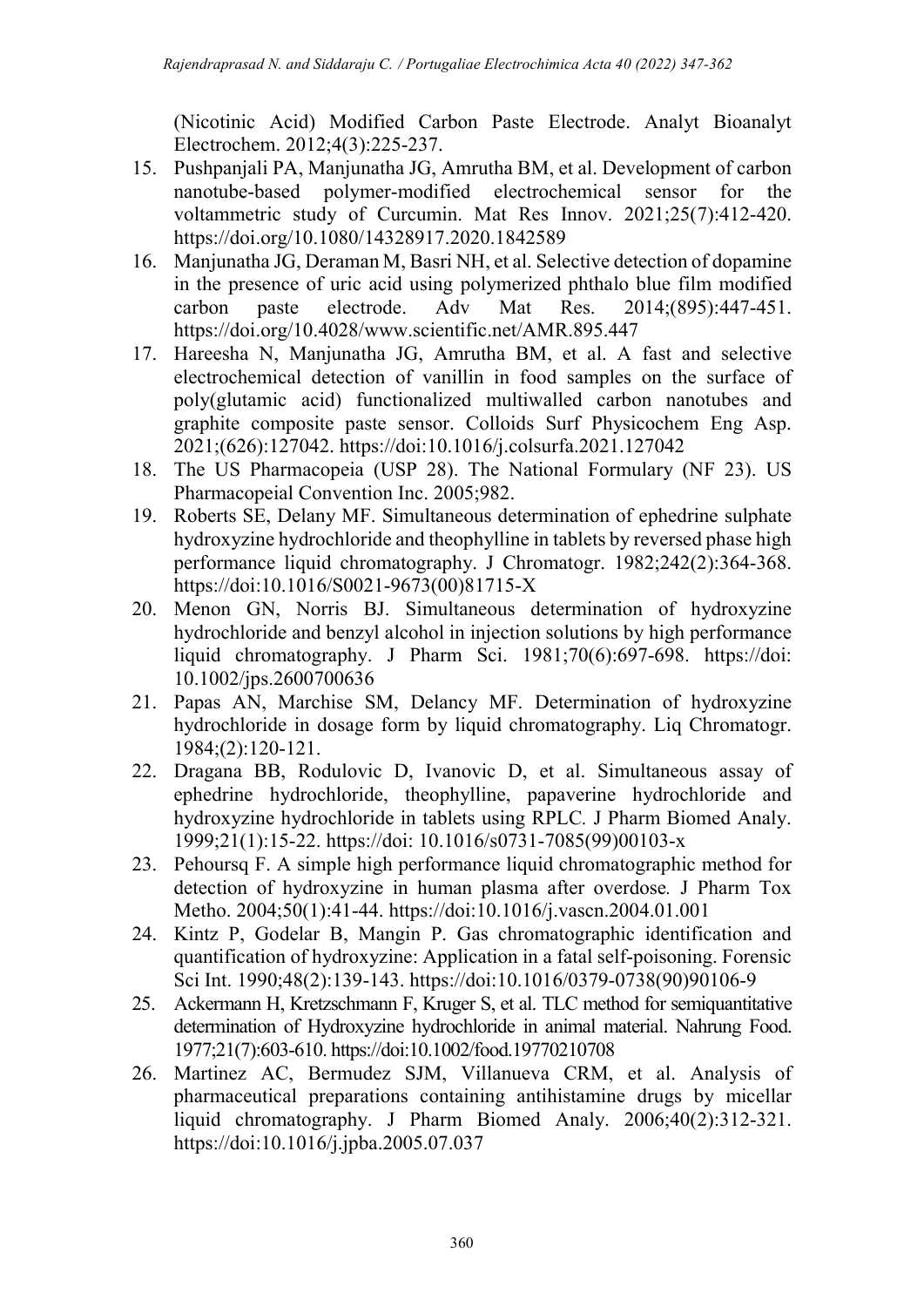- 27. Capella PME, Bossi A, Esteve R. Optimization by factorial design of a capillary zone electrophoresis method for the simultaneous separation of antihistamines. J Analyt Biochem. 2006;352(1):41-49. https://doi:10.1016/j.ab.2005.12.028
- 28. Beltagi AM, Abdallah OM, Ghoneim MM. Development of a voltammetric procedure for assay of the antihistamine drug hydroxyzine at a glassy carbon electrode: Quantification and pharmacokinetic studies. Talanta. 2008;74(4):851-859. https://doi:10.1016/j.talanta.2007.07.009
- 29. Neng Zhou, Yi-Zeng L, Ben-Mei C, et al. Development and validation of LC–MS method for the determination of hydroxyzine hydrochloride in human plasma and subsequent application in a bioequivalence study. Chromatographia. 2007;66(7):481-486. https://doi:10.1365/s10337-007- 0372-x
- 30. Bouklouze A, Elbouzekraoui M, Cherrah Y, et al. Potentiometric sensor for hydroxyzine determination. Electroanalysis. 2002;14(19-20):1369-1374. https://doi:10.1002/1521-4109(200211)14:19/203.0.CO;2-N
- 31. Ciaccio LL, Missan SR, McMullen WH, et al. Nonaqueous titration of 1,4 disubstituted piperazines. Analyt Chem. 1957;29(11):1670-1673. https://doi.org/10.1021/ac60131a032
- 32. Pasich J, Stasiewska K. Simple gravimetric determination of hydroxyzine, diprophylline, chlorpromazine and ethionamide in suppositories. Acta Pol Pharm. 1962;(19):181-182.
- 33. Basaviah K, Charan VS. Titrimetric and spectrophotometric assay of some antihistamines through the determination of the chloride of their hydrochlorides. Il Farmaco. 2002;57(1):9-17. https://doi:10.1016/s0014- 827x(01)01151-x
- 34. Sane RT, Vaidya UM, Nayak VG, et al. Application of 3 new dyes in extractive photometric determination of 15 drugs. Indian drugs. 1982;(19):398-403.
- 35. Marzanna K, Brunon D, Aleksandra SC, et al. Spectrophotometric determination of imipramine hydrochloride, doxepin hydrochloride and hydroxyzine dihydrochloride with reinecke salt. Acta Pol Pharma. 1999;56(4):255-260.
- 36. Basaviah K, Charan VS. Spectrophotometric determination of two antihistamines by charge- transfer complex formation with chloranilic acid. Ind J Pharm Sci. 2003;65(6):660-662.
- 37. Rajendraprasad N, Basavaiah K, Vinay KB. Optimized and validated spectrophotometric methods for the determination of hydroxyzine hydrochloride in pharmaceuticals and urine using iodine and picric acid. J Serbian Chem Soc. 2011;76(11):1551-1560. https://doi:10.2298/JSC101007138R
- 38. Rajendraprasad N, Basavaiah K, Vinay KB, et al. Sensitive and selective extractive spectrophotometric method for the determination of hydroxyzine dihydrochloride in pharmaceuticals. J Mex Chem Soc. 2010;54(4):233-239. https://doi.org/10.29356/jmcs.v54i4.918
- 39. Rajendraprasad N, Basavaiah K. Titrimetric assay of hydroxyzine dihydrochloride in pharmaceuticals and formulations in non-aqueous medium. Int J Chem Tech Res. 2013;5(1):105-111.